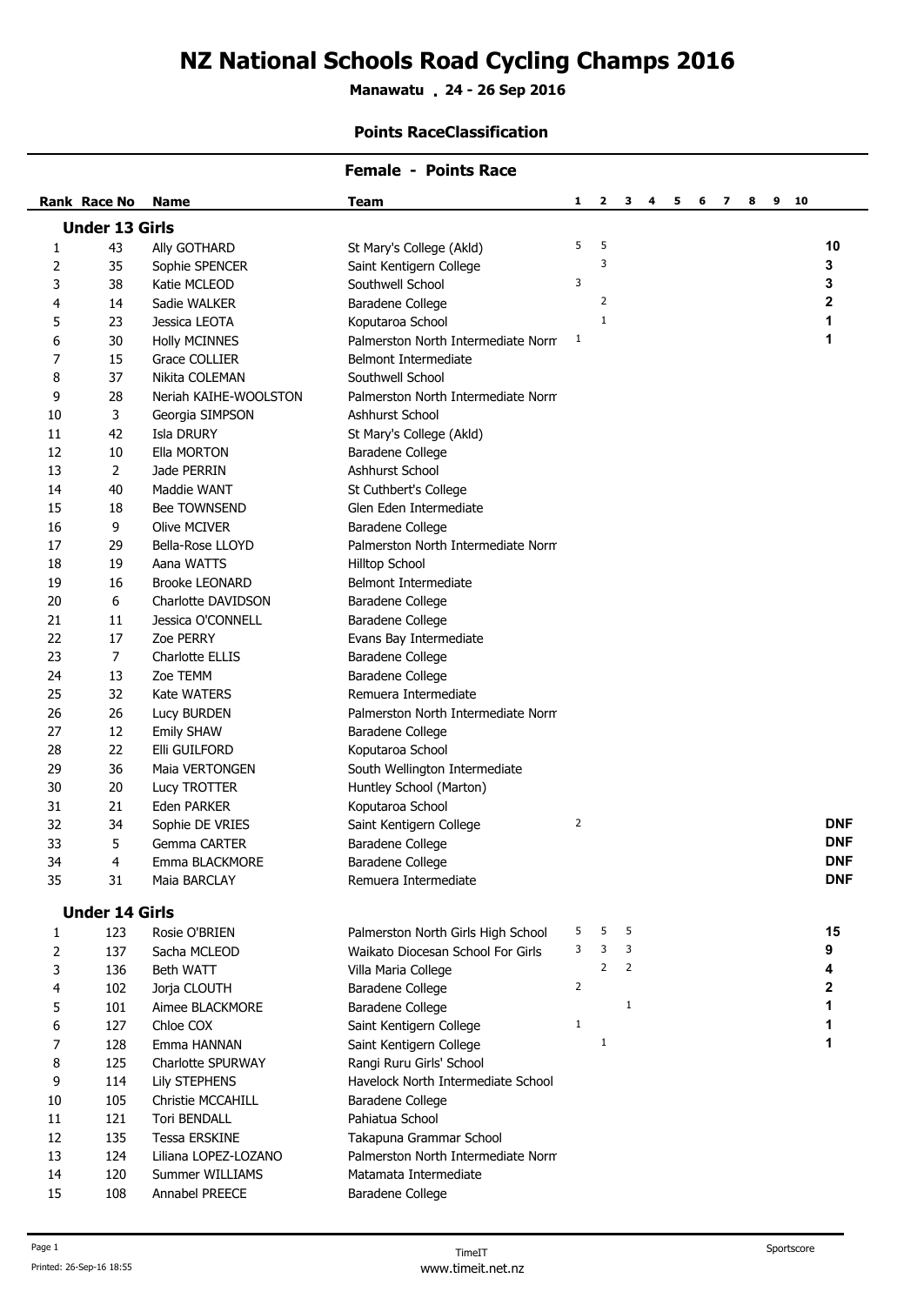## **Under 14 Girls**

| 16 | 113                   | Ella MEAD                  | Epsom Girls Grammar School         |   |                |              |  |             |
|----|-----------------------|----------------------------|------------------------------------|---|----------------|--------------|--|-------------|
| 17 | 131                   | Allegra BRUCE              | St Cuthbert's College              |   |                |              |  |             |
| 18 | 112                   | Lily BRINSDON              | Epsom Girls Grammar School         |   |                |              |  |             |
| 19 | 122                   | Kyra CRAINE                | Palmerston North Girls High School |   |                |              |  |             |
| 20 | 110                   | Emma BLACKWOOD             | Diocesan School for Girls          |   |                |              |  |             |
| 21 | 126                   | <b>Scarlett BUISSINK</b>   | Remuera Intermediate               |   |                |              |  |             |
| 22 | 116                   | Ashleigh ALABASTER         | Huntley School (Marton)            |   |                |              |  |             |
| 23 | 132                   | Rawinia WIKAIRA            | St Cuthbert's College              |   |                |              |  |             |
| 24 | 118                   | Amy FRANKLIN               | Koputaroa School                   |   |                |              |  |             |
| 25 | 109                   | Elizabeth DOOLEY           | <b>Belmont Intermediate</b>        |   |                |              |  |             |
| 26 | 111                   | Rinka HO                   | Diocesan School for Girls          |   |                |              |  |             |
| 27 | 117                   |                            |                                    |   |                |              |  |             |
|    |                       | <b>Lilly SHERRIFF</b>      | Huntley School (Marton)            |   |                |              |  |             |
| 28 | 130<br>129            | Ellie DEANE<br>Zara JANCYS | Southwell School                   |   |                |              |  |             |
| 29 |                       |                            | Saint Kentigern College            |   |                |              |  |             |
| 30 | 107                   | Elyse OLD                  | Baradene College                   |   |                |              |  |             |
|    | <b>Under 15 Girls</b> |                            |                                    |   |                |              |  |             |
| 1  | 260                   | Maddi DOUGLAS              | Cambridge High School              | 5 | 5              | 5            |  | 15          |
| 2  | 276                   | Henrietta CHRISTIE         | Lincoln High School                | 3 | 3              | 3            |  | 9           |
| 3  | 271                   | Lucy THOMSON               | Epsom Girls Grammar School         | 2 | $\mathbf{1}$   | 2            |  | 5           |
| 4  | 275                   | Mya ANDERSON               | Hamilton Girls High School         | 1 |                | $\mathbf{1}$ |  | 2           |
| 5  | 262                   | Nina SARDELICH             | Cambridge High School              |   | $\overline{2}$ |              |  | $\mathbf 2$ |
|    |                       |                            |                                    |   |                |              |  |             |
| 6  | 285                   | Danielle MCLAUGHLIN        | Rangi Ruru Girls' School           |   |                |              |  |             |
| 7  | 273                   | Ella WYLLIE                | Epsom Girls Grammar School         |   |                |              |  |             |
| 8  | 255                   | Lara HOPKINSON             | Baradene College                   |   |                |              |  |             |
| 9  | 251                   | Natalya CARTER             | Baradene College                   |   |                |              |  |             |
| 10 | 299                   | Charlotte HAVILL           | Waikato Diocesan School For Girls  |   |                |              |  |             |
| 11 | 304                   | Noya OPORTO                | Westlake Girls High School         |   |                |              |  |             |
| 12 | 300                   | Emma MCKAY                 | Waikato Diocesan School For Girls  |   |                |              |  |             |
| 13 | 256                   | Olivia HYLAND              | Baradene College                   |   |                |              |  |             |
| 14 | 291                   | Ella COUCH                 | St Mary's College (Akld)           |   |                |              |  |             |
| 15 | 303                   | Cayleen BESTER             | Westlake Girls High School         |   |                |              |  |             |
| 16 | 296                   | <b>Brooke HARRISON</b>     | Villa Maria College                |   |                |              |  |             |
| 17 | 259                   | <b>Grace STOWERS</b>       | Baradene College                   |   |                |              |  |             |
| 18 | 298                   | Lucy FARRELL               | Waikato Diocesan School For Girls  |   |                |              |  |             |
| 19 | 258                   | <b>Ireland MILN</b>        | Baradene College                   |   |                |              |  |             |
| 20 | 277                   | <b>Ellie PARRY</b>         | Massey High School                 |   |                |              |  |             |
| 21 | 283                   | Marcayla WINTERBURN        | Palmerston North Girls High School |   |                |              |  |             |
| 22 | 286                   | Niamh BILSBOROUGH          | Saint Kentigern College            |   |                |              |  |             |
| 23 | 284                   | Amelia TAYLOR              | Queen Margaret College             |   |                |              |  |             |
| 24 | 272                   | Grace WILKIE               | Epsom Girls Grammar School         |   |                |              |  |             |
| 25 | 264                   | <b>Emily BASHFORD</b>      | Diocesan School for Girls          |   |                |              |  |             |
| 26 | 290                   | Molly WANT                 | St Cuthbert's College              |   |                |              |  |             |
| 27 | 295                   | Ashleigh HALSE             | Te Awamutu College                 |   |                |              |  |             |
| 28 | 279                   | Georgina BRYANT            | Nga Tawa Diocesan School           |   |                |              |  |             |
| 29 | 293                   | Meg LYELL                  | Takapuna Grammar School            |   |                |              |  |             |
| 30 | 254                   | Erica HIPKINS              | Baradene College                   |   |                |              |  |             |
| 31 | 278                   | Tori COX                   | New Plymouth Girls' High School    |   |                |              |  |             |
| 32 | 257                   | Ella MCKEE                 | Baradene College                   |   |                |              |  |             |
| 33 | 252                   | Grace CUMMINS              | Baradene College                   |   |                |              |  |             |
| 34 | 288                   | Jaime WILKINSON            | Saint Kentigern College            |   |                |              |  |             |
| 35 | 274                   | Ella GORDON                | Feilding High School               |   |                |              |  |             |
| 36 | 269                   | Daisy FORSYTHE             | Epsom Girls Grammar School         |   |                |              |  |             |
| 37 | 302                   | Megan SPRING               | Waikato Diocesan School For Girls  |   |                |              |  |             |
| 38 | 266                   | Annabel BROWN              | Epsom Girls Grammar School         |   |                |              |  |             |
|    |                       |                            |                                    |   |                |              |  |             |
| 39 | 263                   | Olivia SULZBERGER          | Cambridge High School              |   |                |              |  |             |
| 40 | 287                   | Kate WHITE                 | Saint Kentigern College            |   |                |              |  |             |
| 41 | 281                   | Meg THOMAS                 | Nga Tawa Diocesan School           |   |                |              |  |             |
| 42 | 294                   | Holly WAKELIN              | Takapuna Grammar School            |   |                |              |  |             |
| 43 | 265                   | Rachael BERRY              | Epsom Girls Grammar School         |   |                |              |  |             |
| 44 | 292                   | Siniva NICKEL              | St Mary's College (Akld)           |   |                |              |  |             |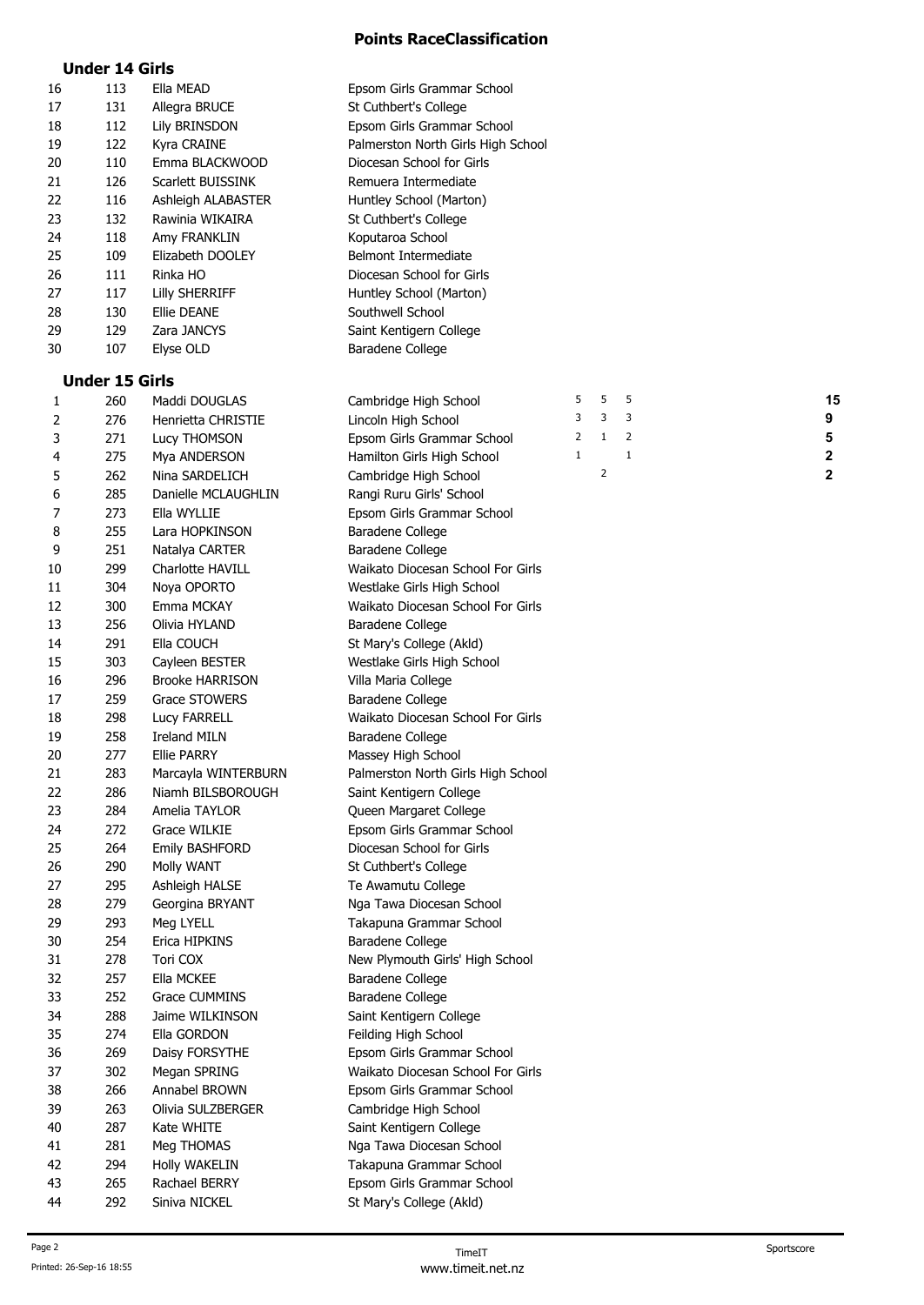#### **Under 15 Girls**

| 45 | 267                   | Millie BROWN        | Epsom Girls Grammar School        |   |    |              |              |    |
|----|-----------------------|---------------------|-----------------------------------|---|----|--------------|--------------|----|
| 46 | 280                   | Rebecca NESDALE     | Nga Tawa Diocesan School          |   |    |              |              |    |
| 47 | 289                   | Grace MORA          | St Cuthbert's College             |   |    |              |              |    |
| 48 | 253                   | Zoe DOUGLAS         | Baradene College                  |   |    |              |              |    |
| 49 | 270                   | Darcey PEAD-KINGDON | Epsom Girls Grammar School        |   |    |              |              |    |
|    | <b>Under 16 Girls</b> |                     |                                   |   |    |              |              |    |
|    | 501                   | Eva PARKINSON       | Waikato Diocesan School For Girls | 5 | 5  | $\mathbf{1}$ | -3           | 14 |
| 2  | 487                   | Ally WOLLASTON      | St Peter's School (Cambridge)     | 3 | 3  | 5            |              | 11 |
| 3  | 500                   | Mckenzie MILNE      | Waikato Diocesan School For Girls |   | 2  | 2            | 5            | 9  |
| 4  | 498                   | Olivia KING         | Waikato Diocesan School For Girls | 1 |    | 3            | 2            | 6  |
| 5  | 491                   | Renee YOUNG         | Takapuna Grammar School           | 2 | -1 |              | $\mathbf{1}$ | 4  |
| 6  | 497                   | Courtney KING       | Waikato Diocesan School For Girls |   |    |              |              |    |
|    | 470                   | Lee BOON            | New Plymouth Girls' High School   |   |    |              |              |    |
| 8  | 484                   | Lancely YUNG        | St Cuthbert's College             |   |    |              |              |    |
| 9  | 502                   | Hannah OUINLAN      | Waikato Diocesan School For Girls |   |    |              |              |    |
| 10 | 486                   | Saskia VAN DER PEET | St Peter's School (Cambridge)     |   |    |              |              |    |
| 11 | 476                   | Maddy CLARKE        | Saint Kentigern College           |   |    |              |              |    |
| 12 | 490                   | <b>Zoe MARTIN</b>   | Takapuna Grammar School           |   |    |              |              |    |
| 13 | 444                   | Poppy BUISSINK      | Epsom Girls Grammar School        |   |    |              |              |    |
| 14 | 488                   | Charlie ARNOLD      | Takapuna Grammar School           |   |    |              |              |    |
| 15 | 475                   | Claudia VANNER      | Sacred Heart College (Ham)        |   |    |              |              |    |
| 16 | 477                   | Abi HOUGHTON        | Saint Kentigern College           |   |    |              |              |    |

17 479 Sophie WILKINSON Saint Kentigern College 478 Annabelle WATERWORTH Saint Kentigern College 455 Eloise CAMERON SMITH Diocesan School for Girls 474 Ava MORROW Rangi Ruru Girls' School

22 469A Laura BICKERS Napier Girls High School 23 472 Millie DICKIE Rangi Ruru Girls' School 454 Emilia WILKINSON Baradene College

32 451 Maddison BLORE Baradene College 33 492 Megan LOCKETT Taupo Nui-a-tia College 480 Emma HAMILTON St Cuthbert's College 471 Bridget OLPHERT Queen Margaret College

37 482 Natalie PARIS St Cuthbert's College 38 481 Darcey MCCONNELL St Cuthbert's College 461 Shannae LOVELL Epsom Girls Grammar School 462 Ella MADDREN Epsom Girls Grammar School 463 Greer MCLEAN Epsom Girls Grammar School

 468 Kadeea MCELROY Massey High School 456 Charlotte CLARKE Diocesan School for Girls

25 464 Stella NIGHTINGALE Epsom Girls Grammar School 26 473 Holly FFOWCS-WILLIAMS Rangi Ruru Girls' School

 493 Jessica BUTTERWORTH Waikato Diocesan School For Girls 499 Dina LEMPRIERE Waikato Diocesan School For Girls 504 Georgia TAYLOR Waikato Diocesan School For Girls 465 Jade RABY Epsom Girls Grammar School 457 Hannah BERRY Epsom Girls Grammar School

494 Elizabeth CHAN Waikato Diocesan School For Girls

495 Charli HERBERT Waikato Diocesan School For Girls

| 1 | $\overline{\mathbf{3}}$ | $5 \quad 1$         |                |  |
|---|-------------------------|---------------------|----------------|--|
| 1 |                         |                     | 3 <sub>5</sub> |  |
| 9 |                         | $2 \quad 2 \quad 5$ |                |  |
| 6 | 3 <sub>2</sub>          |                     |                |  |
| 4 |                         |                     |                |  |

| <b>Under 17 Girls</b> |
|-----------------------|
|-----------------------|

|   | 712 | Annamarie LIPP     | Catholic Cathedral College         |   | 5 | 18 |
|---|-----|--------------------|------------------------------------|---|---|----|
|   | 741 | Hannah KNIGHTON    | Waikato Diocesan School For Girls  |   |   | 11 |
|   | 734 | Sammi OGLE         | St Peter's School (Cambridge)      |   |   | 8  |
| 4 | 725 | Connie O'BRIEN     | Palmerston North Girls High School | 2 |   | 3  |
|   | 704 | Jenna MERRICK      | Baradene College                   |   |   |    |
| 6 | 717 | Sophie BLOXHAM     | Horowhenua College                 |   |   |    |
|   | 742 | Katie WHITE        | Waikato Diocesan School For Girls  |   |   |    |
| 8 | 710 | Grace KELLY        | Cambridge High School              |   |   |    |
| 9 | 731 | <b>Jess CLARKE</b> | St Peter's School (Cambridge)      |   |   |    |
|   |     |                    |                                    |   |   |    |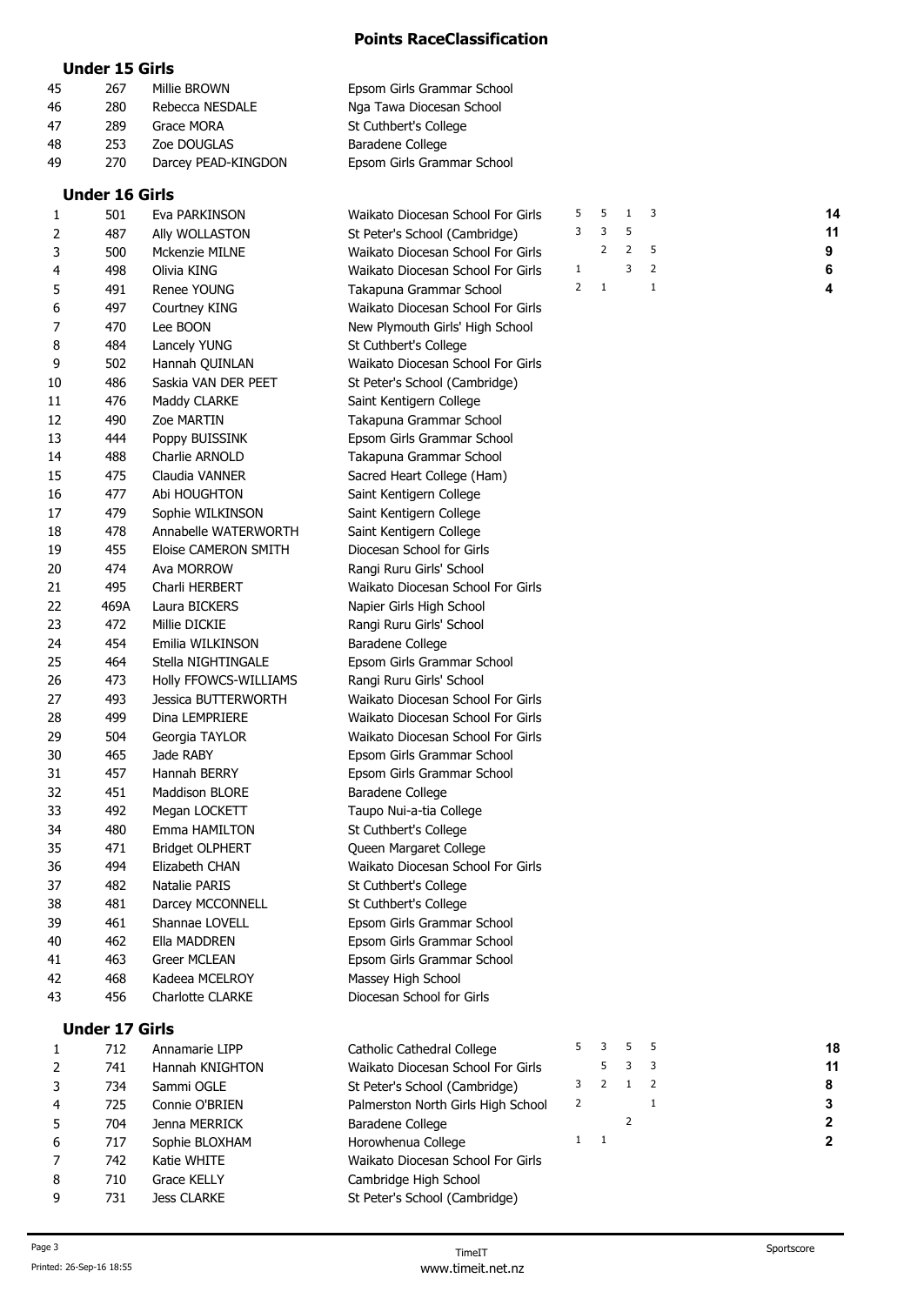# **Under 17 Girls**

| 10 | 703                   | Madeleine MADDREN       | Baradene College                   |   |                |                |   |    |  |
|----|-----------------------|-------------------------|------------------------------------|---|----------------|----------------|---|----|--|
| 11 | 740                   | <b>Emily IRVINE</b>     | Waikato Diocesan School For Girls  |   |                |                |   |    |  |
| 12 | 737                   | <b>Britney GREENE</b>   | Villa Maria College                |   |                |                |   |    |  |
| 13 | 726                   | Peita RANSOM            | Palmerston North Girls High School |   |                |                |   |    |  |
| 14 | 744                   | Rikako OZAKI            | Westlake Girls High School         |   |                |                |   |    |  |
| 15 | 684                   | Abigail MORTON          | <b>Baradene College</b>            |   |                |                |   |    |  |
| 16 | 702                   | Erica DYSART            | Baradene College                   |   |                |                |   |    |  |
| 17 | 714                   | Amelia MATTHEWS         | Diocesan School for Girls          |   |                |                |   |    |  |
| 18 | 736                   | Ashlee FRIERY           | Villa Maria College                |   |                |                |   |    |  |
| 19 | 718                   | Makayla MUHUNDAN        | Massey High School                 |   |                |                |   |    |  |
| 20 | 709                   | Jessica GOSLING         | Cambridge High School              |   |                |                |   |    |  |
| 21 | 735                   | Anna JACOBS             | Takapuna Grammar School            |   |                |                |   |    |  |
| 22 | 738                   | Ella POPE               | Villa Maria College                |   |                |                |   |    |  |
| 23 | 715                   | Niamh KANE              | Epsom Girls Grammar School         |   |                |                |   |    |  |
| 24 | 716                   | Isla MCLEAN             | Epsom Girls Grammar School         |   |                |                |   |    |  |
| 25 | 711                   | <b>Brittany LUCAS</b>   | Cambridge High School              |   |                |                |   |    |  |
| 26 | 747                   | Natalie MITCHELL        | Baradene College                   |   |                |                |   |    |  |
| 27 | 701                   | <b>Charlotte CARTER</b> | Baradene College                   |   |                |                |   |    |  |
| 28 | 733                   | Emily MCCULLOUGH        | St Peter's School (Cambridge)      |   |                |                |   |    |  |
| 29 | 728                   | Alex SIMPSON            | St Cuthbert's College              |   |                |                |   |    |  |
| 30 | 724                   | Kelly LEVIN             | Palmerston North Girls High School |   |                |                |   |    |  |
| 31 | 683                   | Samara FENN             | Palmerston North Girls High School |   |                |                |   |    |  |
| 32 | 713                   | Matilda CAMERON         | Diocesan School for Girls          |   |                |                |   |    |  |
| 33 | 707                   | Helena WHITE            | Baradene College                   |   |                |                |   |    |  |
| 34 | 745                   | Georgia THOMPSON        | Diocesan School for Girls          |   |                |                |   |    |  |
| 35 | 722                   | Georgina WALLACE        | Nga Tawa Diocesan School           |   |                |                |   |    |  |
| 36 | 739                   | <b>Blanche HERBERT</b>  | Waikato Diocesan School For Girls  |   |                |                |   |    |  |
| 37 | 743                   | Amber ELLINGTON         | Westlake Girls High School         |   |                |                |   |    |  |
| 38 | 721                   | Kate THOMAS             | Nga Tawa Diocesan School           |   |                |                |   |    |  |
| 39 | 719                   | <b>Bridget BONE</b>     | Nga Tawa Diocesan School           |   |                |                |   |    |  |
| 40 | 730                   | Stella CALLAGHAN        | St Mary's College (Akld)           |   |                |                |   |    |  |
| 41 | 729                   | Fran SWEETMAN           | St Cuthbert's College              |   |                |                |   |    |  |
|    | <b>Under 20 Girls</b> |                         |                                    |   |                |                |   |    |  |
| 1  | 868                   | <b>Ellesse ANDREWS</b>  | St Peter's School (Cambridge)      | 5 | 3              |                | 5 | 13 |  |
| 2  | 863                   | Georgia DANFORD         | St Cuthbert's College              | 3 | $\overline{2}$ | 5              | 3 | 13 |  |
| 3  | 837                   | Nicole SHIELDS          | Dunstan High School                |   | 5              | $\overline{2}$ |   | 7  |  |
|    |                       |                         |                                    |   |                |                |   |    |  |

| 3  | 837 | Nicole SHIELDS          | Dunstan High School                |   | 5 | 2            |                |   |
|----|-----|-------------------------|------------------------------------|---|---|--------------|----------------|---|
| 4  | 844 | <b>Grace MASTERSON</b>  | Epsom Girls Grammar School         | 1 |   | 3            |                |   |
| 5  | 874 | Olivia REIBER           | Villa Maria College                |   | 1 |              | 2              | 3 |
| 6  | 841 | Dayna HAYTHORNE         | Epsom Girls Grammar School         |   |   | $\mathbf{1}$ | $\overline{1}$ | 2 |
| 7  | 854 | Libby ARBUCKLE          | Palmerston North Girls High School | 2 |   |              |                | 2 |
| 8  | 856 | <b>Emily SHEARMAN</b>   | Palmerston North Girls High School |   |   |              |                |   |
| 9  | 836 | Laura WATKINSON         | Diocesan School for Girls          |   |   |              |                |   |
| 10 | 843 | Amelia MALING           | Epsom Girls Grammar School         |   |   |              |                |   |
| 11 | 875 | Emma SMITH              | Villa Maria College                |   |   |              |                |   |
| 12 | 858 | Jamie LINDSAY           | Saint Kentigern College            |   |   |              |                |   |
| 13 | 859 | Elizabeth MUDFORD       | Saint Kentigern College            |   |   |              |                |   |
| 14 | 876 | Grace ARCUS             | Waikato Diocesan School For Girls  |   |   |              |                |   |
| 15 | 834 | Georgia DICKSON         | Diocesan School for Girls          |   |   |              |                |   |
| 16 | 857 | Chloe JENKINS           | Rangi Ruru Girls' School           |   |   |              |                |   |
| 17 | 832 | Kate SMITH              | Christchurch Girls High School     |   |   |              |                |   |
| 18 | 840 | <b>Hazel CLEGG-SHAW</b> | Epsom Girls Grammar School         |   |   |              |                |   |
| 19 | 861 | Anna WILKINSON          | Saint Kentigern College            |   |   |              |                |   |
| 20 | 848 | Margeaux PITTAR         | Gisborne Girls High School         |   |   |              |                |   |
| 21 | 849 | Kendra TATE             | Gisborne Girls High School         |   |   |              |                |   |
| 22 | 878 | Emma FOUNTAINE          | Waikato Diocesan School For Girls  |   |   |              |                |   |
| 23 | 842 | Kate HOLDEN             | Epsom Girls Grammar School         |   |   |              |                |   |
| 24 | 855 | Megan GARDNER           | Palmerston North Girls High School |   |   |              |                |   |
| 25 | 833 | Hannah CHAPMAN          | Diocesan School for Girls          |   |   |              |                |   |
| 26 | 846 | Ruby SULLIVAN           | Epsom Girls Grammar School         |   |   |              |                |   |
| 27 | 862 | Georgia CLARKE          | St Cuthbert's College              |   |   |              |                |   |
|    |     |                         |                                    |   |   |              |                |   |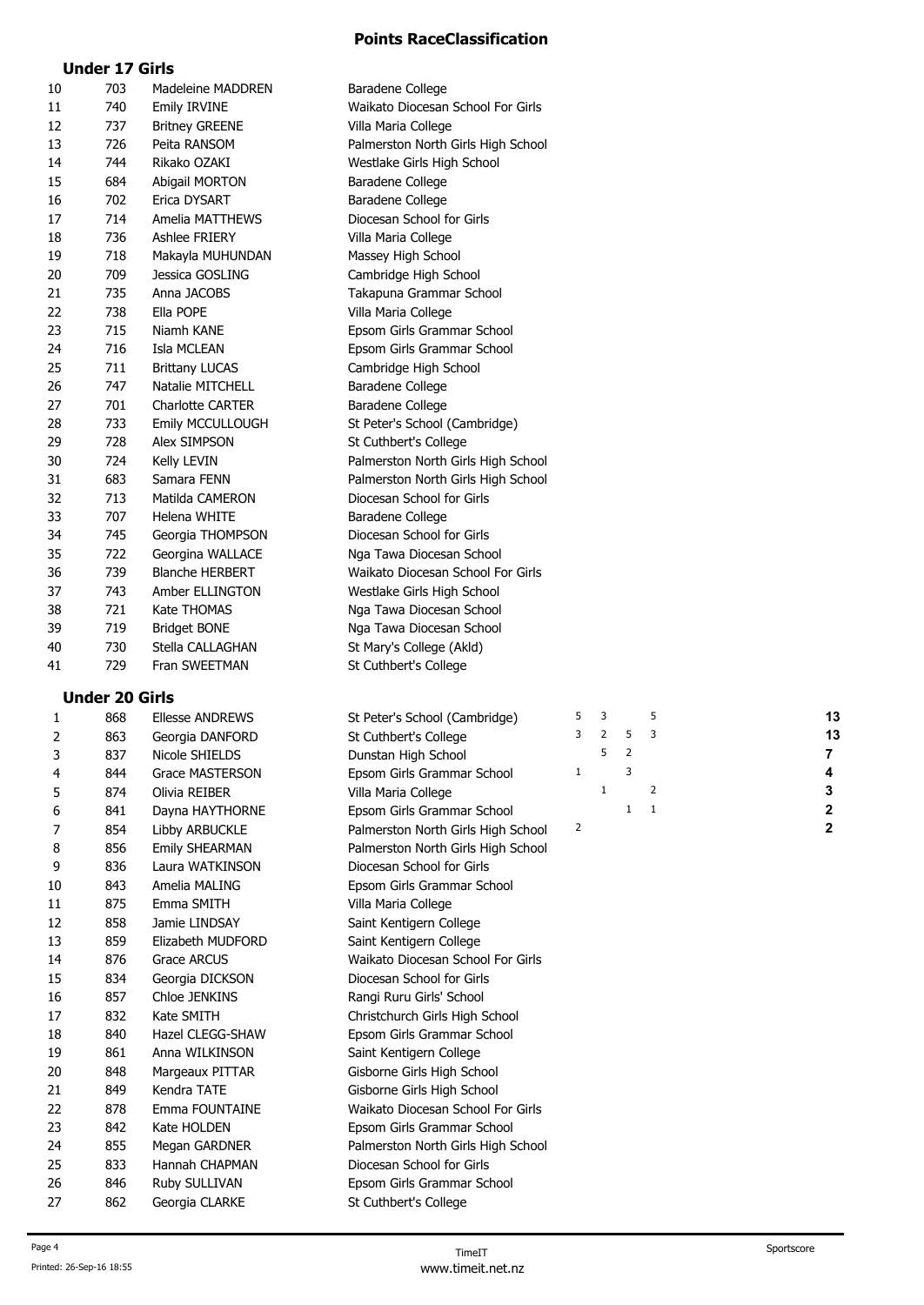## **Under 20 Girls**

| 28 | 845 | Mindy RYAN-KIDD         | Epsom Girls Grammar School        |
|----|-----|-------------------------|-----------------------------------|
| 29 | 871 | Alex DOOLEY             | Takapuna Grammar School           |
| 30 | 880 | Amy SPITTAL             | Waikato Diocesan School For Girls |
| 31 | 866 | Eva NEWELL              | St Cuthbert's College             |
| 32 | 873 | Elle WINTLE             | Takapuna Grammar School           |
| 33 | 847 | Hannah OVERBYE          | Gisborne Girls High School        |
| 34 | 831 | Maddy SONGHURST         | Baradene College                  |
| 35 | 879 | Loren KING              | Waikato Diocesan School For Girls |
| 36 | 870 | Rose DILLON             | St Peter's School (Cambridge)     |
| 37 | 869 | <b>Holly BLAKLEY</b>    | St Peter's School (Cambridge)     |
| 38 | 877 | Olivia BAILEY           | Waikato Diocesan School For Girls |
| 39 | 872 | <b>Briana GUNN</b>      | Takapuna Grammar School           |
| 40 | 838 | Laura ANDERSON          | Epsom Girls Grammar School        |
| 41 | 851 | Alana SHERMAN           | Kings College                     |
| 42 | 881 | Jeri OPORTO             | Westlake Girls High School        |
| 43 | 852 | Ashleigh TONKIN         | Kings College                     |
| 44 | 882 | Sarah PATERSON          | Westlake Girls High School        |
| 45 | 853 | <b>Bridget GREENWAY</b> | Nga Tawa Diocesan School          |
| 46 | 865 | Libby MILLAR            | St Cuthbert's College             |
|    |     |                         |                                   |

#### **Male - Points Race**

|                | Rank Race No         | <b>Name</b>            | Team                               | 1.           | $\overline{\mathbf{2}}$ | 3 | 4 | 5. | 6 | 7 8 | 9 10 |             |
|----------------|----------------------|------------------------|------------------------------------|--------------|-------------------------|---|---|----|---|-----|------|-------------|
|                | <b>Under 13 Boys</b> |                        |                                    |              |                         |   |   |    |   |     |      |             |
| 1              | 73                   | Chenuka RAJAPAKSE      | Palmerston North Intermediate Norm | 5            | 5                       |   |   |    |   |     |      | 10          |
| 2              | 56                   | August ELWORTHY        | Belmont Intermediate               | $\mathbf{1}$ | $\overline{3}$          |   |   |    |   |     |      | 4           |
| 3              | 59                   | Jackson RUSSELL        | Cambridge Middle School            | 3            |                         |   |   |    |   |     |      | 3           |
| 4              | 88                   | Joshua DE FRERE        | St Peter's College (Akld)          |              | $\overline{2}$          |   |   |    |   |     |      | $\mathbf 2$ |
| 5              | 82                   | <b>Oliver MEARS</b>    | Scots College                      |              |                         |   |   |    |   |     |      |             |
| 6              | 57                   | <b>Blake BAILEY</b>    | Cambridge Middle School            |              |                         |   |   |    |   |     |      |             |
| $\overline{7}$ | 55                   | Lewis BOWER            | Belmont Intermediate               |              |                         |   |   |    |   |     |      |             |
| 8              | 69                   | Nelson DOOLAN          | Palmerston North Intermediate Norm |              |                         |   |   |    |   |     |      |             |
| 9              | 78                   | Joel DOUGLAS           | Sacred Heart College (Akld)        |              |                         |   |   |    |   |     |      |             |
| 10             | 84                   | James HAVILL           | Southwell School                   |              |                         |   |   |    |   |     |      |             |
| 11             | 91                   | Max PREECE             | St Peter's College (Akld)          |              |                         |   |   |    |   |     |      |             |
| 12             | 64                   | Fred MCVERRY           | Huntley School (Marton)            |              |                         |   |   |    |   |     |      |             |
| 13             | 90                   | Karlos NICKEL          | St Peter's College (Akld)          |              |                         |   |   |    |   |     |      |             |
| 14             | 54                   | Sam RACKHAM            | Auckland Normal Intermediate       |              |                         |   |   |    |   |     |      |             |
| 15             | 63                   | Daniel JOHNSTON        | Huntley School (Marton)            |              |                         |   |   |    |   |     |      |             |
| 16             | 76                   | Sam WADE               | Palmerston North Intermediate Norm |              |                         |   |   |    |   |     |      |             |
| 17             | 79                   | Joseph KELLS           | Saint Kentigern College            |              |                         |   |   |    |   |     |      |             |
| 18             | 83                   | Harrison STEW          | <b>Scots College</b>               |              |                         |   |   |    |   |     |      |             |
| 19             | 77                   | Thomas CLARK           | Remuera Intermediate               |              |                         |   |   |    |   |     |      |             |
| 20             | 68                   | Sam BROWN              | Palmerston North Intermediate Norm |              |                         |   |   |    |   |     |      |             |
| 21             | 80                   | Roberston ELLIOT       | Scots College                      |              |                         |   |   |    |   |     |      |             |
| 22             | 53                   | Rhys RANSOM            | Ashhurst School                    |              |                         |   |   |    |   |     |      |             |
| 23             | 60                   | Euan MARSHALL          | <b>Fairhall School</b>             |              |                         |   |   |    |   |     |      |             |
| 24             | 74                   | Peter SCOTT            | Palmerston North Intermediate Norm |              |                         |   |   |    |   |     |      |             |
| 25             | 70                   | Levi HUMPHREY          | Palmerston North Intermediate Norm |              |                         |   |   |    |   |     |      |             |
| 26             | 71                   | Dmitrii LIUTENKO       | Palmerston North Intermediate Norm |              |                         |   |   |    |   |     |      |             |
| 27             | 61                   | Ruben MCCARTNEY        | Koputaroa School                   |              |                         |   |   |    |   |     |      |             |
| 28             | 89                   | <b>Michael MAGNESS</b> | St Peter's College (Akld)          |              |                         |   |   |    |   |     |      |             |
| 29             | 66                   | <b>Tyler STEWART</b>   | Huntley School (Marton)            |              |                         |   |   |    |   |     |      |             |
| 30             | 85                   | Jared MANN             | Southwell School                   |              |                         |   |   |    |   |     |      |             |
| 31             | 52                   | Angus PATERSON         | Ashhurst School                    |              |                         |   |   |    |   |     |      |             |
| 32             | 51                   | Jonah ACKERMAN         | Ashhurst School                    |              |                         |   |   |    |   |     |      |             |
| 33             | 81                   | Matthew MCDERMOTT      | Scots College                      |              |                         |   |   |    |   |     |      |             |
| 34             | 65                   | Lachlan NEVILL         | Huntley School (Marton)            |              |                         |   |   |    |   |     |      |             |
| 35             | 58                   | Matthew DAVIS          | Cambridge Middle School            |              | $2 \quad 1$             |   |   |    |   |     |      | <b>DQ</b>   |

## **Under 14 Boys**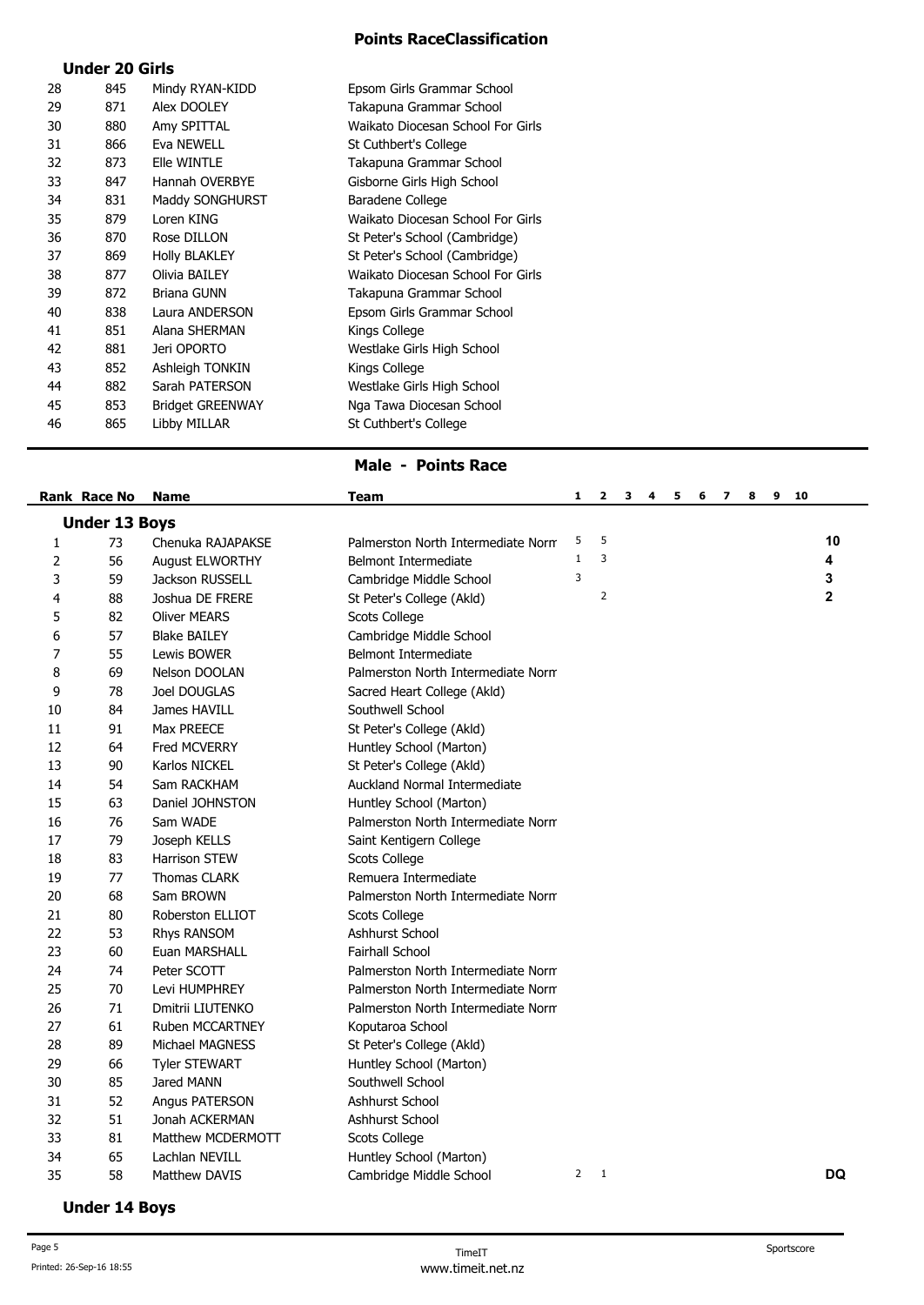|    | <b>Under 14 Boys</b> |                         |                                       |   |                |             |    |
|----|----------------------|-------------------------|---------------------------------------|---|----------------|-------------|----|
| 1  | 161                  | Michael AUDEAU          | Christ's College                      | 5 | $\overline{2}$ | 5           | 12 |
| 2  | 172                  | <b>Adam FRANCIS</b>     | Palmerston North Boys High School     | 3 | 1              | 2           | 6  |
| 3  | 179                  | Dra's CALDWELL          | Palmerston North Intermediate Norm    | 2 | 3              | 1           | 6  |
| 4  | 182                  | Ben IRVINE              | Palmerston North Intermediate Norm    | 1 | 5              |             | 6  |
| 5  | 159                  | <b>Jack CARSWELL</b>    | Cambridge Middle School               |   |                | 3           | 3  |
| 6  | 155                  | Jacob RACKHAM           | Auckland Grammar School               |   |                |             |    |
| 7  | 197                  | Hamish COLTMAN          | St Peter's School (Cambridge)         |   |                |             |    |
| 8  | 189                  | <b>Ben CONNELL</b>      | Saint Kentigern College               |   |                |             |    |
| 9  | 153                  | Thomas MULLINS          | <b>Auckland Grammar School</b>        |   |                |             |    |
| 10 | 183                  | Dan BARCLAY             | Remuera Intermediate                  |   |                |             |    |
| 11 | 165                  | Nathaniel LEASK         | Huntley School (Marton)               |   |                |             |    |
| 12 | 169                  | Ewan COUSINS            | Palmerston North Boys High School     |   |                |             |    |
| 13 | 160                  | Harry MEDLICOTT         | Christchurch Boys High School         |   |                |             |    |
| 14 | 188                  | Taisei YOKOSHIMA        | Sacred Heart College (Akld)           |   |                |             |    |
| 15 | 174                  | Fergus LLOYD            | Palmerston North Boys High School     |   |                |             |    |
| 16 | 190                  | Jacob SPRING            | Saint Kentigern College               |   |                |             |    |
| 17 | 194                  | Joshua TURNBULL         | St Mark's Church School (Mt Victoria) |   |                |             |    |
| 18 | 198                  | Robert WILSON           | Takapuna Grammar School               |   |                |             |    |
| 19 | 186                  | Ryan MCGUIRE            | Sacred Heart College (Akld)           |   |                |             |    |
| 20 | 196                  | Jack SLOAN              | St Peter's College (Akld)             |   |                |             |    |
| 21 | 175                  | Logan MCKINNON          | Palmerston North Boys High School     |   |                |             |    |
| 22 | 191                  | Fred DOSSOR             | Scots College                         |   |                |             |    |
| 23 | 163                  | Curtis HEAPHY           | Huntley School (Marton)               |   |                |             |    |
| 24 | 201                  | Cole SCANLEN            | Westlake Boys High School             |   |                |             |    |
| 25 | 151                  | Kosta KOUTSOS           | <b>Auckland Grammar School</b>        |   |                |             |    |
| 26 | 180                  | <b>Jack CARSON</b>      | Palmerston North Intermediate Norm    |   |                |             |    |
| 27 | 162                  | Samuel FRASER           | Hamilton Boys High School             |   |                |             |    |
| 28 | 154                  | Andrew RABY             | Auckland Grammar School               |   |                |             |    |
| 29 | 171                  | Caleb FALKNER           | Palmerston North Boys High School     |   |                |             |    |
| 30 | 156                  | <b>Tom WATERS</b>       | <b>Auckland Grammar School</b>        |   |                |             |    |
| 31 | 199                  | Kairon PIMM             | Taradale Intermediate                 |   |                |             |    |
| 32 | 142                  | Marcus BYCROFT          | Northcross Intermediate               |   |                |             |    |
| 33 | 166                  | Nate GILBERTSON         | Kings College                         |   |                |             |    |
| 34 | 181                  | James GARDNER           | Palmerston North Intermediate Norm    |   |                |             |    |
| 35 | 158                  | Alexander WRIGHT        | <b>Belmont Intermediate</b>           |   |                |             |    |
| 36 | 164                  | Logan HOSKIN            | Huntley School (Marton)               |   |                |             |    |
| 37 | 193                  | Ethan HERBERT           | Southwell School                      |   |                |             |    |
| 38 | 192                  | Curtis MELLSOP          | Scots College                         |   |                |             |    |
| 39 | 187                  | <b>Matthew MITCHELL</b> | Sacred Heart College (Akld)           |   |                |             |    |
| 40 | 157                  | Adam LITTLE             | Belmont Intermediate                  |   |                |             |    |
| 41 | 152                  | Cyrus MEREDITH MELHUISH | Auckland Grammar School               |   |                |             |    |
| 42 | 185                  | Ethan HUGHES            | Sacred Heart College (Akld)           |   |                |             |    |
| 43 | 184                  | Karl PLESSIUS           | Remuera Intermediate                  |   |                |             |    |
|    |                      |                         |                                       |   |                |             |    |
|    | <b>Under 15 Boys</b> |                         |                                       |   |                |             |    |
| 1  | 356                  | Laurence PITHIE         | Christchurch Boys High School         | 5 | 5              | 5           | 15 |
| 2  | 394                  | Nick BOWEN              | Takapuna Grammar School               |   | 3              | 3           | 6  |
| 3  | 351                  | Oliver GRAVE            | <b>Auckland Grammar School</b>        | 3 | $\overline{2}$ |             | 5  |
| 4  | 378                  | Jensen FOSTER           | Saint Kentigern College               |   |                | $\mathbf 1$ | 1  |
| 5  | 397                  | Sam DYNE                | Takapuna Grammar School               |   | $\mathbf{1}$   |             | 1  |
| 6  | 371                  | Aiden JONES             | Palmerston North Boys High School     | 1 |                |             | 1  |
| 7  | 403                  | Kyle HOSKIN             | Wanganui Collegiate                   |   |                |             |    |
| 8  | 352                  | Jordan RYAN-KIDD        | Auckland Grammar School               |   |                |             |    |
| 9  | 390                  | Aidan MERRICK           | St Peter's College (Akld)             |   |                |             |    |
| 10 | 354                  | Navarh BROTHERSTON      | Christchurch Boys High School         |   |                |             |    |
| 11 | 375                  | <b>Andrew MATTHEWS</b>  | Sacred Heart College (Akld)           |   |                |             |    |
| 12 | 369                  | Jamie DENNIS            | Palmerston North Boys High School     |   |                |             |    |
| 13 | 353                  | Liam SIMMONDS           | Cambridge High School                 |   |                |             |    |
| 14 | 432                  | Jack PRONK              | Palmerston North Boys High School     |   |                |             |    |
| 15 | 368                  | Lewis PARK              | New Plymouth Boys' High School        |   |                |             |    |

16 440 Matt PLANK Westlake Boys High School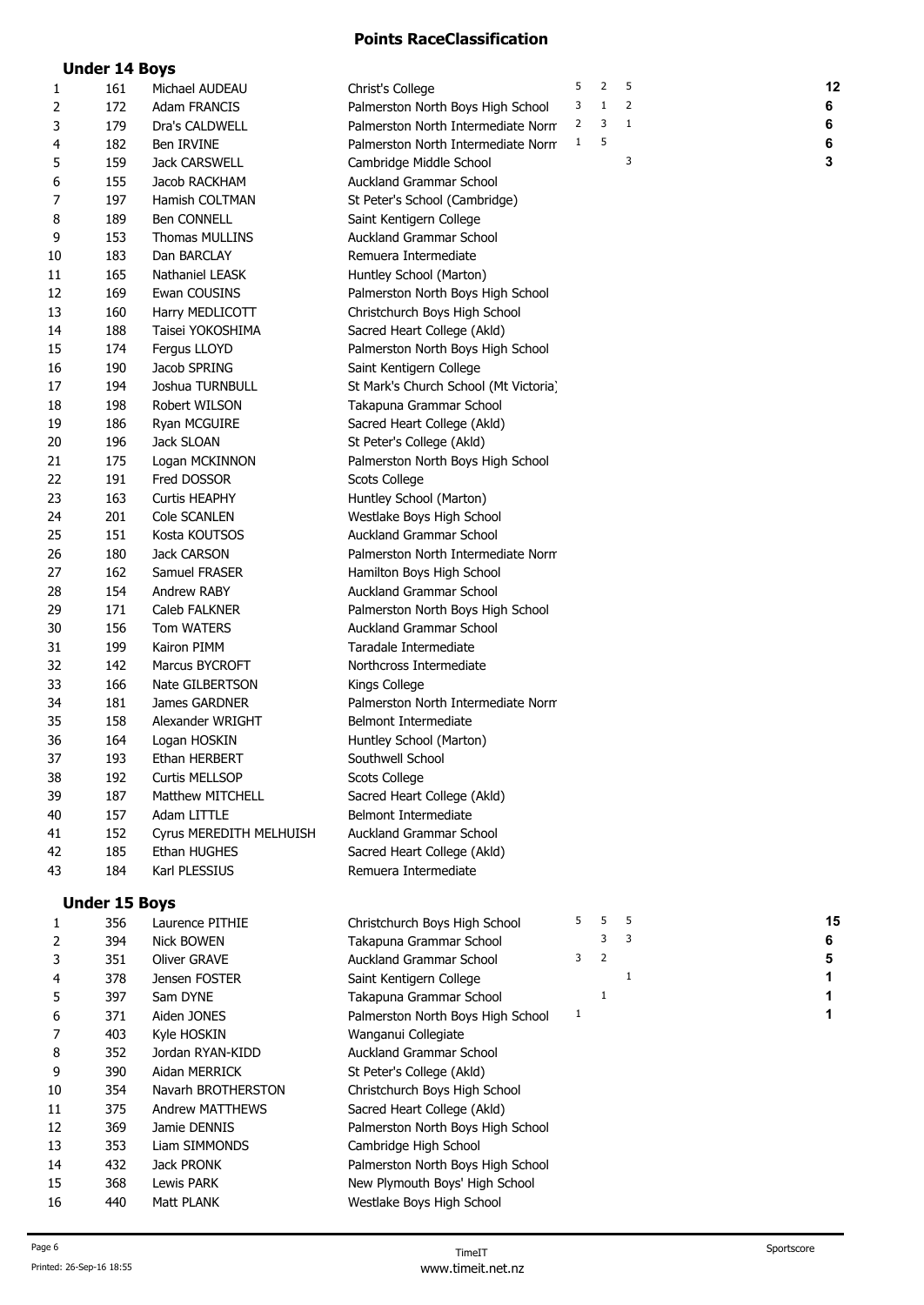|--|

| 17 | 404                  | Jaydn HARRIS         | Westlake Boys High School         |                |              |                |                |           |
|----|----------------------|----------------------|-----------------------------------|----------------|--------------|----------------|----------------|-----------|
| 18 | 306                  | Liam BUNTING         | Christchurch Boys High School     |                |              |                |                |           |
| 19 | 382                  | <b>Boston BRIGHT</b> | Scots College                     |                |              |                |                |           |
| 20 | 391                  | Luke RANSLEY         | St Peter's College (Akld)         |                |              |                |                |           |
| 21 | 396                  | Dylan CHAMBERLAIN    | Takapuna Grammar School           |                |              |                |                |           |
| 22 | 367                  | Reece RUSH           | Lincoln High School               |                |              |                |                |           |
| 23 | 424                  | Sam HEYES            | Auckland Grammar School           |                |              |                |                |           |
| 24 | 400                  | Henry SIMPSON        | Takapuna Grammar School           |                |              |                |                |           |
| 25 | 398                  | <b>Tim LAMBERS</b>   | Takapuna Grammar School           |                |              |                |                |           |
| 26 | 380                  | Jack MELHUISH        | Saint Kentigern College           |                |              |                |                |           |
| 27 | 392                  | Pearse GATLEY        | St Peter's School (Cambridge)     |                |              |                |                |           |
| 28 | 399                  | Max MCPHEAT          | Takapuna Grammar School           |                |              |                |                |           |
| 29 | 364                  | Hunter DEAVOLL       | Kings College                     |                |              |                |                |           |
| 30 | 393                  | <b>Felix BARLOW</b>  | Takapuna Grammar School           |                |              |                |                |           |
|    | 374                  |                      |                                   |                |              |                |                |           |
| 31 |                      | Samuel RUSSELL       | Palmerston North Boys High School |                |              |                |                |           |
| 32 | 366                  | Tim MATTHEWS         | Kings College                     |                |              |                |                |           |
| 33 | 422                  | James CORBAN         | Auckland Grammar School           |                |              |                |                |           |
| 34 | 357                  | Henri LEHRKE         | Francis Douglas Memorial College  |                |              |                |                |           |
| 35 | 360                  | Camden FEINT         | Kapiti College                    |                |              |                |                |           |
| 36 | 426                  | Albert MOODY         | Auckland Grammar School           |                |              |                |                |           |
| 37 | 437                  | Bowen DE GOUW        | Westlake Boys High School         |                |              |                |                |           |
| 38 | 406                  | <b>Blain QUINN</b>   | Palmerston North Boys High School |                |              |                |                |           |
| 39 | 363                  | Hamish BUTLER        | Kings College                     |                |              |                |                |           |
| 40 | 439                  | Shaun WOODS          | Westlake Boys High School         |                |              |                |                |           |
| 41 | 361                  | Keenan BAILEY        | Kings College                     |                |              |                |                |           |
| 42 | 373                  | Michael RICHMOND     | Palmerston North Boys High School |                |              |                |                |           |
| 43 | 402                  | Jake WOOD            | Takapuna Grammar School           |                |              |                |                |           |
| 44 | 405                  | <b>Blake TOLMIE</b>  | Westlake Boys High School         |                |              |                |                |           |
| 45 | 365                  | Nicholas HOUGHTON    | Kings College                     |                |              |                |                |           |
| 46 | 401                  | Oliver SKILTON       | Takapuna Grammar School           |                |              |                |                |           |
| 47 | 383                  | Joshua GOODGER       | Scots College                     |                |              |                |                |           |
| 48 | 385                  | Luca VERTONGEN       | Scots College                     |                |              |                |                |           |
| 49 | 430                  | Matthew COOPER       | Palmerston North Boys High School |                |              |                |                |           |
| 50 | 425                  | <b>Oliver LAMONT</b> | Auckland Grammar School           |                |              |                |                |           |
| 51 | 376                  | Liam REGAN           | Sacred Heart College (Akld)       |                |              |                |                |           |
| 52 | 429                  | Taine ATA            | Palmerston North Boys High School |                |              |                |                |           |
| 53 | 395                  | David CARR           | Takapuna Grammar School           |                |              |                |                |           |
| 54 | 428                  | Daniel WISNEWSKI     | New Plymouth Boys' High School    |                |              |                |                |           |
| 55 | 384                  | Henry TATE           | Scots College                     |                |              |                |                |           |
| 56 | 388                  | Caelan BOYD          | St Peter's College (Akld)         |                |              |                |                |           |
| 57 | 359                  | Max WALSHE           | Hamilton Boys High School         |                |              |                |                |           |
| 58 | 435                  | Alexander MARSHALL   | Scots College                     |                |              |                |                |           |
| 59 | 427                  | Jackie ZHANG         | Kings College                     |                |              |                |                |           |
| 60 | 434                  | Giovanni ROGERS      | Sacred Heart College (Akld)       |                |              |                |                |           |
| 61 | 362                  | Thomas BUCHANAN      | Kings College                     |                |              |                |                |           |
|    | 421                  | Oliver CHRISTIE      | Auckland Grammar School           |                |              |                |                |           |
| 62 |                      |                      |                                   |                |              |                |                |           |
| 63 | 436                  | Ryan MCCALL          | Takapuna Grammar School           |                |              |                |                |           |
| 64 | 433                  | Benjamin BLACKHALL   | Sacred Heart College (Akld)       |                |              |                |                |           |
| 65 | 423                  | Deepak HARIHARAN     | Auckland Grammar School           |                |              |                |                |           |
| 66 | 377                  | Caleb ATKINSON       | Saint Kentigern College           |                |              |                |                |           |
| 67 | 386                  | Max WILLIAMS         | St John's College (Hastings)      | $\overline{2}$ |              | $\overline{2}$ |                | <b>DQ</b> |
|    | <b>Under 16 Boys</b> |                      |                                   |                |              |                |                |           |
| 1  | 571                  | Kiaan WATTS          | Hamilton Boys High School         | 1              | 3            | 2              | 3              | 9         |
| 2  | 580                  | Finn FISHER-BLACK    | Nelson College                    | 5              | 2            | $\mathbf{1}$   | 1              | 9         |
| 3  | 608                  | Josh KENCH           | Takapuna Grammar School           |                | 5            | 3              |                | 8         |
| 4  | 582                  | Angus CLAASEN        | Palmerston North Boys High School |                |              |                | 5              | 5         |
| 5  | 567                  | Griffyn SPENCER      | Christchurch Boys High School     |                |              | 5              |                | 5         |
| 6  | 597                  | Callum WALSH         | Saint Kentigern College           | 2              |              |                | $\overline{2}$ | 4         |
| 7  | 553                  | Lachlan DICKSON      | <b>Auckland Grammar School</b>    | 3              |              |                |                | 3         |
| 8  | 604                  | Brenden BEYER        | Takapuna Grammar School           |                | $\mathbf{1}$ |                |                | 1         |
|    |                      |                      |                                   |                |              |                |                |           |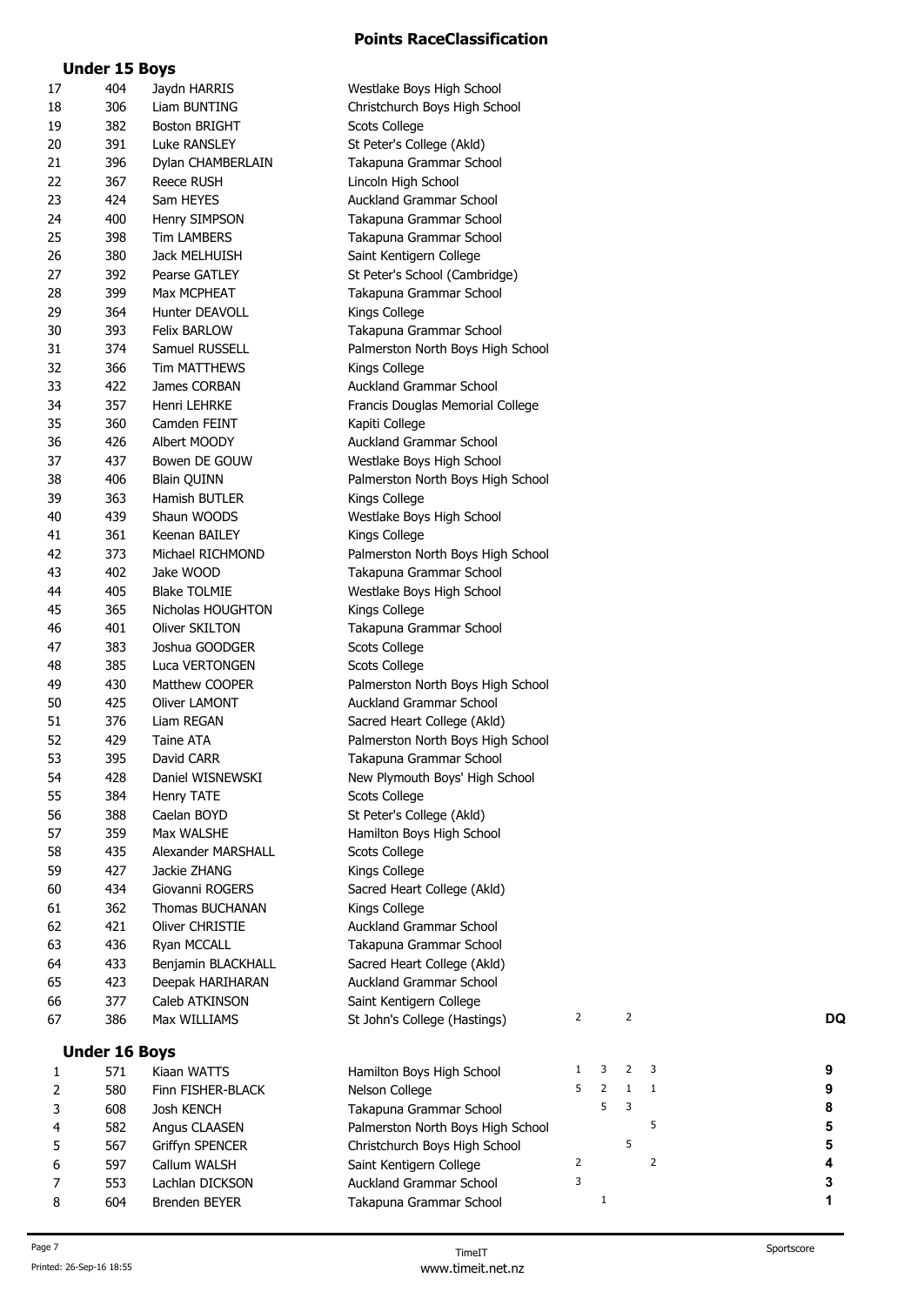## **Under 16 Boys**

| 9  | 570 | Fergus WASHINGTON-SMITH | Hamilton Boys High School         |
|----|-----|-------------------------|-----------------------------------|
| 10 | 564 | Logan CURRIE            | Christchurch Boys High School     |
| 11 | 603 | Fletcher PEARSON-RILEY  | St Peter's School (Cambridge)     |
| 12 | 607 | Callum ERSKINE          | Takapuna Grammar School           |
| 13 | 576 | <b>WIII THOMPSON</b>    | Kings College                     |
| 14 | 568 | Drew CHRISTENSEN        | Hamilton Boys High School         |
| 15 | 559 | Alex WILLIAMS           | Auckland Grammar School           |
| 16 | 594 | Cameron MANLEY          | Saint Kentigern College           |
| 17 | 563 | <b>Tait SOMERVELL</b>   | Cambridge High School             |
| 18 | 587 | Max TAYLOR              | Palmerston North Boys High School |
| 19 | 617 | Ewart BOWER             | Westlake Boys High School         |
| 20 | 600 | Alexander ARNOLD        | St Peter's College (Akld)         |
| 21 | 619 | <b>Blake SCANLEN</b>    | Westlake Boys High School         |
| 22 | 672 | Noah STOTT              | Takapuna Grammar School           |
| 23 | 574 | James ARCHIBALD         | Kings College                     |
| 24 | 615 | Reuben THOMPSON         | Wakatipu High School              |
| 25 | 618 | Daniel MADDREN          | Westlake Boys High School         |
| 26 | 669 | Thomas MACKENZIE-BOWIE  | St Peter's College (Akld)         |
| 27 | 612 | Sam UPTON               |                                   |
|    |     |                         | Takapuna Grammar School           |
| 28 | 566 | Josh RIVETT             | Christchurch Boys High School     |
| 29 | 551 | Campbell BAXTER         | Auckland Grammar School           |
| 30 | 614 | Jack EDWARDS            | Taupo Nui-a-tia College           |
| 31 | 575 | Nick FERGUSON           | Kings College                     |
| 32 | 561 | Josh LANE               | Cambridge High School             |
| 33 | 557 | Christian RUSH          | Auckland Grammar School           |
| 34 | 613 | Xander WHITE            | Takapuna Grammar School           |
| 35 | 676 | Oliver HORNE            | Westlake Boys High School         |
| 36 | 205 | Logan BUSTARD           | Hauraki Plains College            |
| 37 | 668 | Callum HANCOCK          | Scots College                     |
| 38 | 595 | Dylan MCCULLOUGH        | Saint Kentigern College           |
| 39 | 610 | Luke LEONARD            | Takapuna Grammar School           |
| 40 | 589 | Liam MCGUIRE            | Sacred Heart College (Akld)       |
| 41 | 611 | Jake SAUSSEY            | Takapuna Grammar School           |
| 42 | 609 | Josh LEHMAN             | Takapuna Grammar School           |
| 43 | 602 | Maxi YEATMAN-BIGGS      | St Peter's College (Akld)         |
| 44 | 569 | Archie MARTIN           | Hamilton Boys High School         |
| 45 | 599 | Finn SHERLOCK           | Scots College                     |
| 46 | 651 | Alex FOGELBERG          | Auckland Grammar School           |
| 47 | 578 | Wilhelm MULLER          | Macleans College                  |
| 48 | 555 | Christophe KERBY        | Auckland Grammar School           |
| 49 | 552 | Barnaby CLEGG-SHAW      | Auckland Grammar School           |
| 50 | 588 | Cameron DAVIES          | Sacred Heart College (Akld)       |
| 51 | 562 | Ruben SARGENT           | Cambridge High School             |
| 52 | 584 | Cam JONES               | Palmerston North Boys High School |
| 53 | 565 | Sam MEDLICOTT           | Christchurch Boys High School     |
| 54 | 681 | Luke SCOTT              | Palmerston North Boys High School |
| 55 | 585 | Keegan LEASK            | Palmerston North Boys High School |
| 56 | 577 | Fergus SCOTT            | Kristin School                    |
| 57 | 558 | Oliver SPEIRS           | <b>Auckland Grammar School</b>    |
| 58 | 593 | Michael LINDSAY         | Saint Kentigern College           |
| 59 | 591 | Zachary CANTELL-ROBERTS | Saint Kentigern College           |
| 60 | 592 | Jacob HANNAN            | Saint Kentigern College           |
| 61 | 657 | Joshua OCOP-COURSEY     | Christchurch Boys High School     |
| 62 | 554 | Tama HOARE              | Auckland Grammar School           |
| 63 | 654 | Ben MATTISON            | Auckland Grammar School           |
| 64 | 605 | Patrick CALVER          | Takapuna Grammar School           |
| 65 | 556 | Simon ROBERTS           | Auckland Grammar School           |
| 66 | 581 | Caleb BOTTCHER          | Palmerston North Boys High School |
| 67 | 583 | Ethan CRAINE            | Palmerston North Boys High School |
| 68 | 671 | Nick LITTLE             | Takapuna Grammar School           |
| 69 | 560 | Patrick CLANCY          | Cambridge High School             |
|    |     |                         |                                   |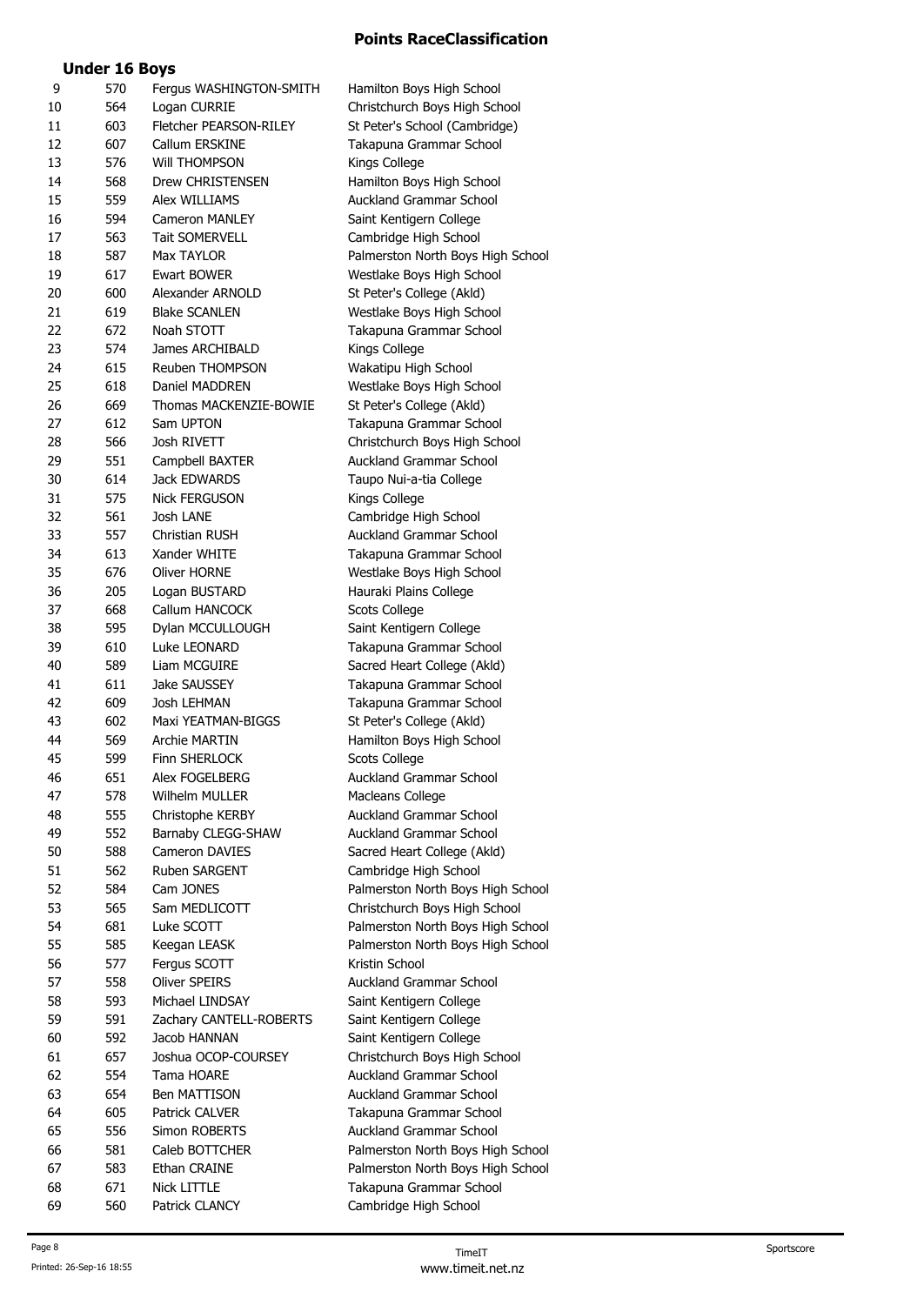## **Under 16 Boys**

| 70 | 677                  | James LAVELLE           | Westlake Boys High School         |              |                |              |                |    |  |
|----|----------------------|-------------------------|-----------------------------------|--------------|----------------|--------------|----------------|----|--|
| 71 | 598                  | Louis HODGKINSON        | Scots College                     |              |                |              |                |    |  |
| 72 | 590                  | Matthew WYNNE           | Sacred Heart College (Akld)       |              |                |              |                |    |  |
| 73 | 652                  | Benjamin GOFFIN         | Auckland Grammar School           |              |                |              |                |    |  |
| 74 | 675                  | <b>Bradley BYCROFT</b>  | Westlake Boys High School         |              |                |              |                |    |  |
| 75 | 659                  | Braden JERRAM           | Kings College                     |              |                |              |                |    |  |
| 76 | 658                  | Ollie DUNSHEA           | Kings College                     |              |                |              |                |    |  |
| 77 | 662                  | Samuel PHILLIPS         | Palmerston North Boys High School |              |                |              |                |    |  |
|    |                      | William FERGUSON        |                                   |              |                |              |                |    |  |
| 78 | 656                  |                         | Christchurch Boys High School     |              |                |              |                |    |  |
| 79 | 666                  | Otis ABBOTT             | Saint Kentigern College           |              |                |              |                |    |  |
| 80 | 670                  | <b>Elliott MARSHALL</b> | St Peter's College (Akld)         |              |                |              |                |    |  |
| 81 | 606                  | Matthew DOOLEY          | Takapuna Grammar School           |              |                |              |                |    |  |
| 82 | 663                  | Nick TUCK               | Palmerston North Boys High School |              |                |              |                |    |  |
| 83 | 673                  | <b>Edward WHITE</b>     | Takapuna Grammar School           |              |                |              |                |    |  |
| 84 | 674                  | Yungy AHN               | Westlake Boys High School         |              |                |              |                |    |  |
| 85 | 667                  | Zaine ADAMSON           | Saint Kentigern College           |              |                |              |                |    |  |
| 86 | 665                  | Shaun OLSEN             | Sacred Heart College (Akld)       |              |                |              |                |    |  |
| 87 | 678                  | Alex ROBERTS            | Westlake Boys High School         |              |                |              |                |    |  |
| 88 | 655                  | Akitha MEDAGODA         | Auckland Grammar School           |              |                |              |                |    |  |
| 89 | 664                  | William ARMER           | Sacred Heart College (Akld)       |              |                |              |                |    |  |
| 90 | 685                  | Andrew LAURIE           | Massey High School                |              |                |              |                |    |  |
|    |                      |                         |                                   |              |                |              |                |    |  |
|    | <b>Under 17 Boys</b> |                         |                                   |              |                |              |                |    |  |
| 1  | 776                  | Madi HARTLEY-BROWN      | Palmerston North Boys High School | 3            | 5              |              | 5              | 13 |  |
| 2  | 784                  | George JACKSON          | Rongotai College                  | 5            |                |              | 3              | 8  |  |
| 3  | 765                  | Sam COOK                | Hamilton Boys High School         |              |                | 5            | $\overline{2}$ | 7  |  |
| 4  | 767                  | <b>Burnie MCGRATH</b>   | Hamilton Boys High School         | 2            | 3              |              |                | 5  |  |
| 5  | 780                  | Dylan SIMPSON           | Palmerston North Boys High School | $\mathbf{1}$ | $\overline{2}$ |              | 1              | 4  |  |
| 6  | 771                  | <b>Tyler JERRAM</b>     | Kings College                     |              |                | 3            |                | 3  |  |
| 7  | 766                  | Noah COSTAR             | Hamilton Boys High School         |              |                | 2            |                | 2  |  |
| 8  | 768                  | <b>Timothy NG</b>       | Hamilton Boys High School         |              |                | $\mathbf{1}$ |                | 1  |  |
| 9  | 759                  | Matt BERRY              | Cambridge High School             |              | 1              |              |                | 1  |  |
| 10 | 763                  | <b>Nick THORNLEY</b>    | Christchurch Boys High School     |              |                |              |                |    |  |
| 11 | 806                  | Aidan COOK              | Westlake Boys High School         |              |                |              |                |    |  |
| 12 | 797                  | Jack MCKINNEY           | Takapuna Grammar School           |              |                |              |                |    |  |
| 13 | 792                  | Jayden KUIJPERS         | St Peter's College (Akld)         |              |                |              |                |    |  |
| 14 | 770                  | Theo GILBERTSON         | Kings College                     |              |                |              |                |    |  |
| 15 | 791                  | Ronan AVERY             | Spotswood College                 |              |                |              |                |    |  |
| 16 | 753                  | Josh HAMILTON           | Auckland Grammar School           |              |                |              |                |    |  |
| 17 | 756                  | Ryan PARKINSON          | <b>Auckland Grammar School</b>    |              |                |              |                |    |  |
| 18 | 800                  | Woosik YOON             | Takapuna Grammar School           |              |                |              |                |    |  |
| 19 | 786                  | Nathan O'CONNOR         | Sacred Heart College (Akld)       |              |                |              |                |    |  |
| 20 | 781                  | Thomas STANNARD         | Palmerston North Boys High School |              |                |              |                |    |  |
| 21 | 778                  | Adam MARTIN             | Palmerston North Boys High School |              |                |              |                |    |  |
|    |                      |                         | Massey High School                |              |                |              |                |    |  |
| 22 | 772                  | Liam HEWLETT            |                                   |              |                |              |                |    |  |
| 23 | 787                  | Ryan CHURCH             | Saint Kentigern College           |              |                |              |                |    |  |
| 24 | 751                  | James JOHNSON           | Aquinas College                   |              |                |              |                |    |  |
| 25 | 807                  | Adam CURLEWIS           | Westlake Boys High School         |              |                |              |                |    |  |
| 26 | 790                  | Henry LEVETT            | Scots College                     |              |                |              |                |    |  |
| 27 | 779                  | Denith RAJAPAKSE        | Palmerston North Boys High School |              |                |              |                |    |  |
| 28 | 754                  | Matthew ILLING          | Auckland Grammar School           |              |                |              |                |    |  |
| 29 | 752                  | Dominic BURKHARDT       | <b>Auckland Grammar School</b>    |              |                |              |                |    |  |
| 30 | 802                  | Matthew LOCHHEAD        | Tauranga Boys' College            |              |                |              |                |    |  |
| 31 | 811                  | Bingzheng YAN           | Westlake Boys High School         |              |                |              |                |    |  |
| 32 | 801                  | Thomas MCKAY            | Tauhara College                   |              |                |              |                |    |  |
| 33 | 769                  | Luke SHAW               | Karamu High School                |              |                |              |                |    |  |
| 34 | 762                  | Henry SMITH             | Christchurch Boys High School     |              |                |              |                |    |  |
| 35 | 789                  | Matthew FAULCONBRIDGE   | Saint Kentigern College           |              |                |              |                |    |  |
| 36 | 812                  | Jack HASLAM             | Liston College                    |              |                |              |                |    |  |
| 37 | 783                  | Liam COOPER             | Rongotai College                  |              |                |              |                |    |  |
| 38 | 764                  | Jack MCLAUGHLIN         | Gisborne Boys High School         |              |                |              |                |    |  |
|    |                      |                         |                                   |              |                |              |                |    |  |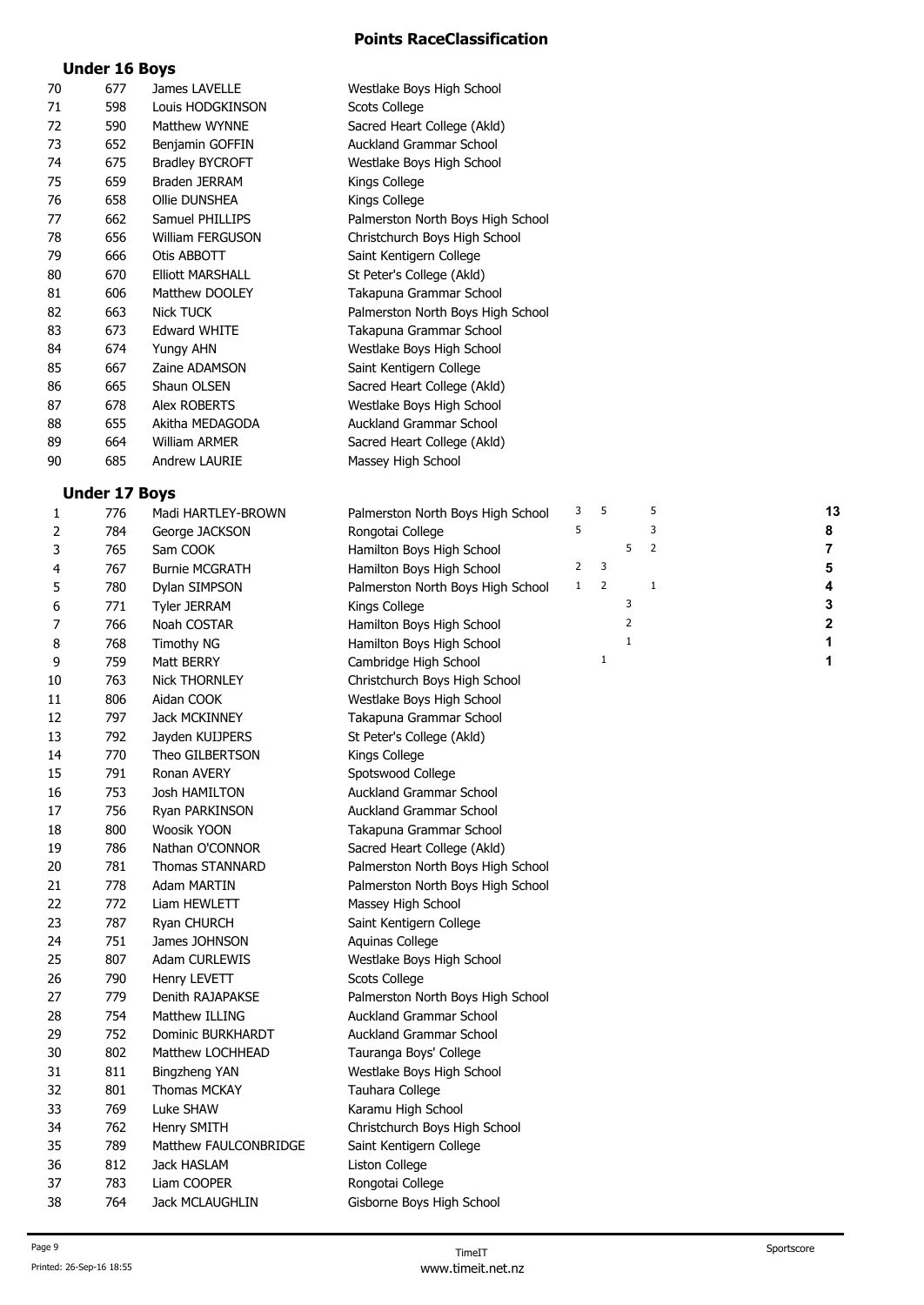## **Under 17 Boys**

| 39 | 799 | Jonathan NICHOLAS     | Takapuna Grammar School           |
|----|-----|-----------------------|-----------------------------------|
| 40 | 796 | Harry LOCHHEAD        | Takapuna Grammar School           |
| 41 | 773 | <b>Bradley LAURIE</b> | Massey High School                |
| 42 | 795 | Pattanadon BENJATIKUL | Takapuna Grammar School           |
| 43 | 808 | Finn RAMSAY           | Westlake Boys High School         |
| 44 | 757 | Aidan PARRISH         | Auckland Grammar School           |
| 45 | 798 | Adam MCPHEAT          | Takapuna Grammar School           |
| 46 | 777 | William KELLY         | Palmerston North Boys High School |
| 47 | 809 | Duncan TOLMIE         | Westlake Boys High School         |
| 48 | 755 | <b>Brian LEE</b>      | <b>Auckland Grammar School</b>    |
| 49 | 794 | Oliver VAN KAMPEN     | Taikura Rudolf Steiner School     |
| 50 | 803 | Ethan GILLESPIE       | Wanganui Collegiate               |
| 51 | 810 | Henry WHITFIELD       | Westlake Boys High School         |
| 52 | 775 | Kaelen VAN VUGT       | Massey High School                |
| 53 | 774 | Daniel TREW           | Massey High School                |
| 54 | 805 | Benjamin CLARK        | Westlake Boys High School         |
| 55 | 785 | Peter BLACKHALL       | Sacred Heart College (Akld)       |
| 56 | 804 | James ROBBIE          | Wanganui Collegiate               |
| 57 | 793 | Finn VAN KAMPEN       | Taikura Rudolf Steiner School     |

# **Under 20 Boys**<br>933 Campbell STEWADT

| 1  | 933 | Campbell STEWART        | Palmerston North Boys High School | 5              | 5              |                | 5              | 3              | 5              |                | 23 |
|----|-----|-------------------------|-----------------------------------|----------------|----------------|----------------|----------------|----------------|----------------|----------------|----|
| 2  | 961 | Oscar ELWORTHY          | Takapuna Grammar School           |                |                | 5              |                | 5              | 3              |                | 13 |
| 3  | 963 | Aidan NICHOLAS          | Takapuna Grammar School           |                | 3              |                |                |                |                | 5              | 8  |
| 4  | 964 | Harry WAINE             | Takapuna Grammar School           | $\overline{2}$ | $\mathbf{1}$   |                | $\overline{2}$ |                |                | 3              | 8  |
| 5  | 908 | Aaron WYLLIE            | Auckland Grammar School           |                | $\overline{2}$ |                | 3              |                | $\overline{2}$ | $\mathbf{1}$   | 8  |
| 6  | 902 | <b>Harris FOGELBERG</b> | Auckland Grammar School           |                |                | $\overline{2}$ | $\mathbf{1}$   | $\overline{2}$ | $1\,$          |                | 6  |
| 7  | 912 | Hugo JONES              | Christchurch Boys High School     | 3              |                |                |                |                |                | $\overline{2}$ | 5  |
| 8  | 923 | Oliver GILBERTSON       | Kings College                     |                |                | 3              |                |                |                |                | 3  |
| 9  | 931 | David MARTIN            | Palmerston North Boys High School | 1              |                |                |                | $\mathbf{1}$   |                |                | 2  |
| 10 | 924 | <b>Matthew PEAT</b>     | Kings College                     |                |                | $\mathbf 1$    |                |                |                |                | 1  |
| 11 | 934 | <b>Jack MCNEELY</b>     | Rangitoto College                 |                |                |                |                |                |                |                |    |
| 12 | 915 | Jack WALSH              | Christchurch Boys High School     |                |                |                |                |                |                |                |    |
| 13 | 952 | Liam SHERLOCK           | Scots College                     |                |                |                |                |                |                |                |    |
| 14 | 929 | Jakob LESTER            | New Plymouth Boys' High School    |                |                |                |                |                |                |                |    |
| 15 | 950 | Harrison HITCHINS       | Scots College                     |                |                |                |                |                |                |                |    |
| 16 | 976 | Finn BUCKERIDGE         | Westlake Boys High School         |                |                |                |                |                |                |                |    |
| 17 | 972 | Reuben SOARES           | Westlake Boys High School         |                |                |                |                |                |                |                |    |
| 18 | 946 | Harry MELLSOP           | Saint Kentigern College           |                |                |                |                |                |                |                |    |
| 19 | 973 | <b>Blake SUNDE</b>      | Westlake Boys High School         |                |                |                |                |                |                |                |    |
| 20 | 974 | Chris THOMAS            | Westlake Boys High School         |                |                |                |                |                |                |                |    |
| 21 | 962 | Julian LAKING           | Takapuna Grammar School           |                |                |                |                |                |                |                |    |
| 22 | 940 | Connor BROWN            | Saint Kentigern College           |                |                |                |                |                |                |                |    |
| 23 | 904 | Dalton HILEY            | <b>Auckland Grammar School</b>    |                |                |                |                |                |                |                |    |
| 24 | 914 | Campbell PITHIE         | Christchurch Boys High School     |                |                |                |                |                |                |                |    |
| 25 | 970 | Eamonn JACK             | Westlake Boys High School         |                |                |                |                |                |                |                |    |
| 26 | 917 | <b>Cullen BRADLEY</b>   | Hamilton Boys High School         |                |                |                |                |                |                |                |    |
| 27 | 937 | James MATTHEWS          | Sacred Heart College (Akld)       |                |                |                |                |                |                |                |    |
| 28 | 916 | Boston AZUMA            | Glendowie College                 |                |                |                |                |                |                |                |    |
| 29 | 913 | Anton MULDER            | Christchurch Boys High School     |                |                |                |                |                |                |                |    |
| 30 | 927 | Alexander ELLWOOD       | Massey High School                |                |                |                |                |                |                |                |    |
| 31 | 959 | Joshua ACHTEN           | Taikura Rudolf Steiner School     |                |                |                |                |                |                |                |    |
| 32 | 932 | Andrew MCKENNZIE        | Palmerston North Boys High School |                |                |                |                |                |                |                |    |
| 33 | 942 | Liam CAPPEL             | Saint Kentigern College           |                |                |                |                |                |                |                |    |
| 34 | 903 | Ben HAMILTON            | Auckland Grammar School           |                |                |                |                |                |                |                |    |
| 35 | 947 | Richard SALWEY          | Saint Kentigern College           |                |                |                |                |                |                |                |    |
| 36 | 956 | <b>Timothy MAGNESS</b>  | St Peter's College (Akld)         |                |                |                |                |                |                |                |    |
| 37 | 954 | Aaron PARKINSON         | St Paul's Collegiate (Hamilton)   |                |                |                |                |                |                |                |    |
| 38 | 921 | Sam THORPE - LOVERSUCH  | Karamu High School                |                |                |                |                |                |                |                |    |
| 39 | 909 | William YOUNG           | <b>Auckland Grammar School</b>    |                |                |                |                |                |                |                |    |
| 40 | 922 | Henry DUNNE             | Kings College                     |                |                |                |                |                |                |                |    |
|    |     |                         |                                   |                |                |                |                |                |                |                |    |